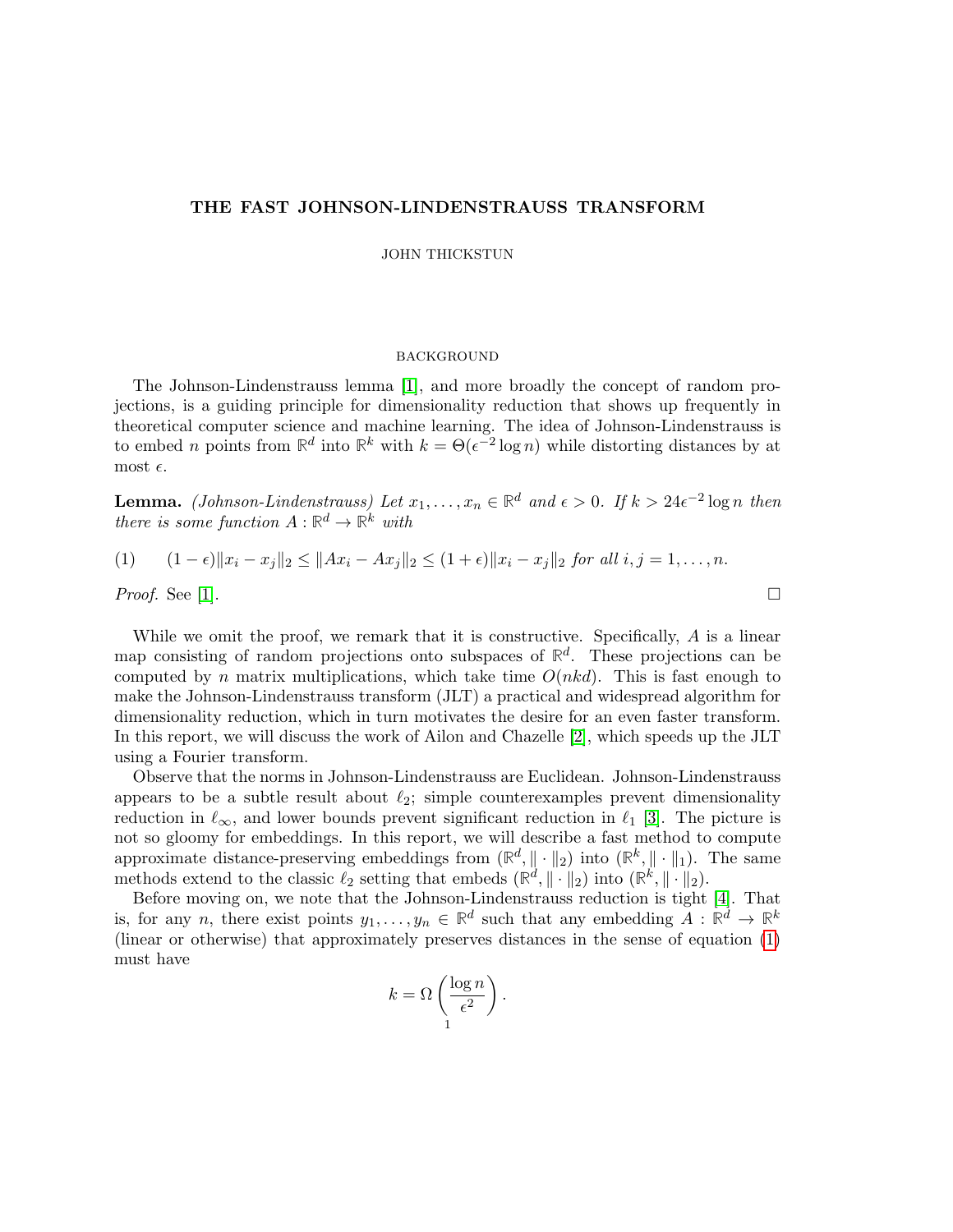#### 2 JOHN THICKSTUN

## **OVERVIEW**

Recall that a dense matrix-vector product  $Ax$  for  $A \in \mathbb{R}^{k \times d}$  and  $x \in \mathbb{R}^d$  takes time  $O(kd)$ . The first idea behind the fast Johnson-Lindenstrauss transform is to replace the dense random matrix  $A$  with a sparse matrix  $P$  that has the same distance-preserving properties. For sparse  $P$ , we can significantly improve the time complexity of the product  $Px$ . However, we can no longer make the same adversarial guarantee of the Johnson-Lindenstrauss lemma; if x is sparse then the sparse product  $Px$  can easily be small, destroying distancepreservation.

The second idea behind the fast Johnson-Lindenstrauss transform is to preprocess the data x to ensure non-sparsity. This is accomplished by a randomized Fourier transform. The Fourier transform maps sparse vectors to dense vectors. If we additionally randomize the transform with a diagonal sign matrix, then we avoid mapping dense vectors to sparse vectors. The Fourier transform is unitary, so distances are preserved by this preprocessing. And using the FFT, we can compute the preprocessing transform efficiently. With this in mind, we introduce the fast Johnson-Lindenstrauss transform:

**Definition.** (FJLT) The **Fast Johnson-Lindenstrauss transform** is given by the map  $\Phi \equiv k^{-1}PHD$ , where the terms are defined as follows:

- $P: \mathbb{R}^d \to \mathbb{R}^k$  is a sparsified random projection given by the matrix  $P \in \mathbb{R}^{k \times d}$  with  $P_{ij} \equiv b_{ij} r_{ij}$ , where  $b_{ij} \sim Bernoulli(q)$  and  $r_{ij} \sim \mathcal{N}(0, q^{-1})$  are independent random variables.
- $H : \mathbb{R}^d \to \mathbb{R}^d$  is the discrete Fourier transform on the additive group  $\mathbb{Z}_2^d$  given by the matrix  $H \in \mathbb{R}^{d \times d}$  with  $H_{ij} = d^{-1/2}(-1)^{\langle i-1,j-1 \rangle}$  where  $\langle i, j \rangle$  is the bitwise inner product of the binary representations of i and j.
- $D: \mathbb{R}^d \to \mathbb{R}^d$  is a random reflection given by the diagonal matrix  $D \in \mathbb{R}^{d \times d}$  where  $D_{ii}$  are independent Rademacher random variables.

Note that the (Walsh-Hadamard) matrix  $H$  is dense. The whole purpose of making P sparse is to make the computation  $x \mapsto Px$  efficient. But  $x \mapsto (PH)Dx$  is a dense matrix-vector multiplication, which as we have discussed requires time  $O(kd)$ . The point here is that computational complexity is not associative;  $x \mapsto (PH)Dx$  is slow but, taking advantage of the FFT and sparse operations,  $x \mapsto P(HDx)$  is much faster.

The multiplication  $Dx$  is diagonal, so we can compute it in linear time  $O(d)$ . Using standard fast-Fourier methods,  $y \mapsto Hy$  takes time  $O(d \log d)$ . Using sparse-multiplication methods,  $z \mapsto Pz$  takes time  $O(|P|)$ , the number of non-zero entries of P. So if q (the sparsity parameter) is small then this operation will be efficient. We will show in the next section that we can carefully balance our choice of  $q$  so that it is simultaneously large enough to preserve distances and small enough to make the computation  $z \mapsto P z$  efficient. In particular, if  $\epsilon$  is our distance-distortion tolerance, then we will chose

$$
q \equiv \min \left\{ \Theta \left( \frac{\log n}{\epsilon d} \right), 1 \right\}.
$$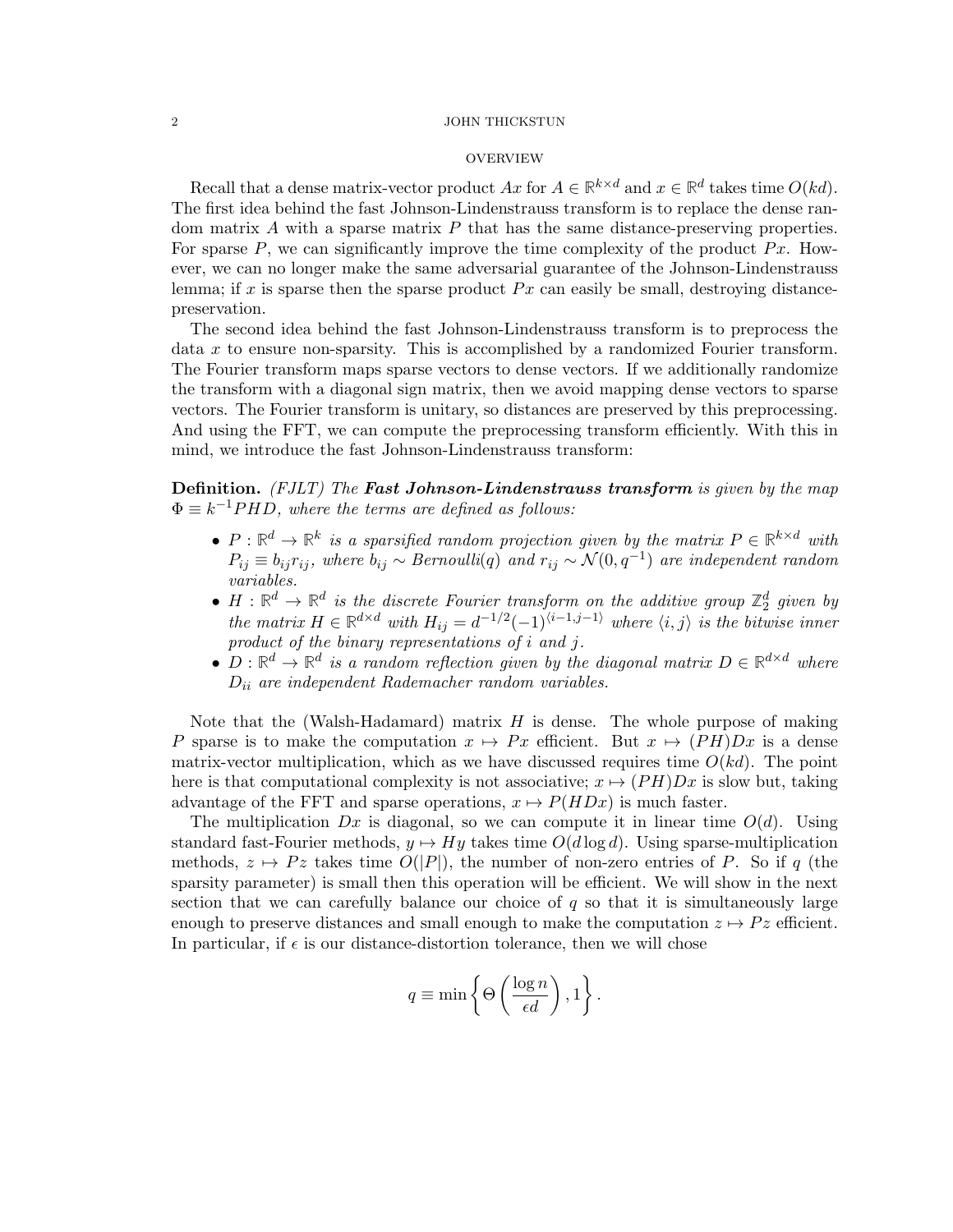#### analysis

Using the sparsity parameter q defined previously, we observe that  $|P| \sim B(nk, q)$ , a binomial distribution. If  $n \geq d = \Theta(n)$  then calculating the expectation of the binomial distribution,

$$
\mathbb{E}|P| = nkq = O\left(n\frac{\log n}{\epsilon^2}\frac{\log n}{\epsilon d}\right) = O\left(\frac{\log^2 n}{\epsilon^3}\right).
$$

Using the standard Chernoff bound for a binomial random variable gives a guarantee that  $|P|$  will not be too large. Including preprocessing, with high probability the fast Johnson-Lindenstrauss transform  $\Phi$  therefore has time complexity

$$
O(d\log d + \epsilon^{-3}\log^2 n).
$$

In the following lemma, we will show that the FJLT approximately preserves norms with constant probability. We can convert the constant probability result into a high probability result by repeated re-construction of the transform; to achieve the desired level of distortion with probability  $1 - \delta$  requires  $O(\log(\delta^{-1}))$  constructions of  $\Phi$ , which only changes the time-complexity of the FJLT by a multiplicative log factor. After proving the lemma, we will show how to extend the result for norms to the desired result for metrics.

**Lemma 1.** Let 
$$
x_1, ..., x_n \in \mathbb{R}^d
$$
 and  $\epsilon < 1$ . For  $i = 1, ..., n$ , with non-vanishing probability,  
\n
$$
(1 - \epsilon)\sqrt{2\pi^{-1}}\|x_i\|_2 \le \|\Phi x_i\|_1 \le (1 + \epsilon)\sqrt{2\pi^{-1}}\|x_i\|_2.
$$

Proof. This proof proceeds as follows. First, we show that after pre-processing with HD, data points are unlikely to concentrate at particular coordinates. We then appeal to Lemma 2 from [\[2\]](#page-4-1) to prove the result in expectation. Finally, we show that the transformed data points concentrate around their mean.

If  $x \in \mathbb{R}^d$  and  $||x||_2 = 1$  then we will show that  $||HDx||_{\infty}$  is likely to be near  $1/\sqrt{ }$ d. Specifically, we define  $u \equiv HDx$  and construct a Chernoff bound on the size of each coordinate; wolog we will argue in the case of the first coordinate that

$$
P\left(|u_1| \ge \Theta\left(\frac{\sqrt{\log n}}{\sqrt{d}}\right)\right) \le \frac{1}{20nd}.
$$

By construction of  $D, u$  is symmetrically distributed, and by Markov's inequality,

$$
P(|u_1| \ge s) = 2P(u_1 \ge s) = 2P(e^{sdu_1} \ge e^{s^2d}) \le 2e^{-s^2d} \mathbb{E}e^{sdu_1}.
$$

We proceed by the method of Laplace transforms. Observe that  $u_1 = \sum_{i=1}^d a_i x_i$  with  $a_i$ are uniform i.i.d.  $\pm 1/\sqrt{d}$  random variables, so

$$
\mathbb{E}e^{sdu_1} = \prod_{i=1}^d \mathbb{E}e^{sda_ix_i} = \prod_{i=1}^d \cosh(s\sqrt{d}x_i).
$$

Expanding the hyperbolic cosine as an infinite product and recalling that  $e^x \geq 1 + x$ ,

$$
\cosh(t) = \prod_{j=1}^{\infty} \left( 1 + \frac{4t^2}{\pi^2 (2j-1)^2} \right) \le \exp\left( \sum_{j=1}^{\infty} \frac{4t^2}{\pi^2 (2j-1)^2} \right) = \exp(t^2/2).
$$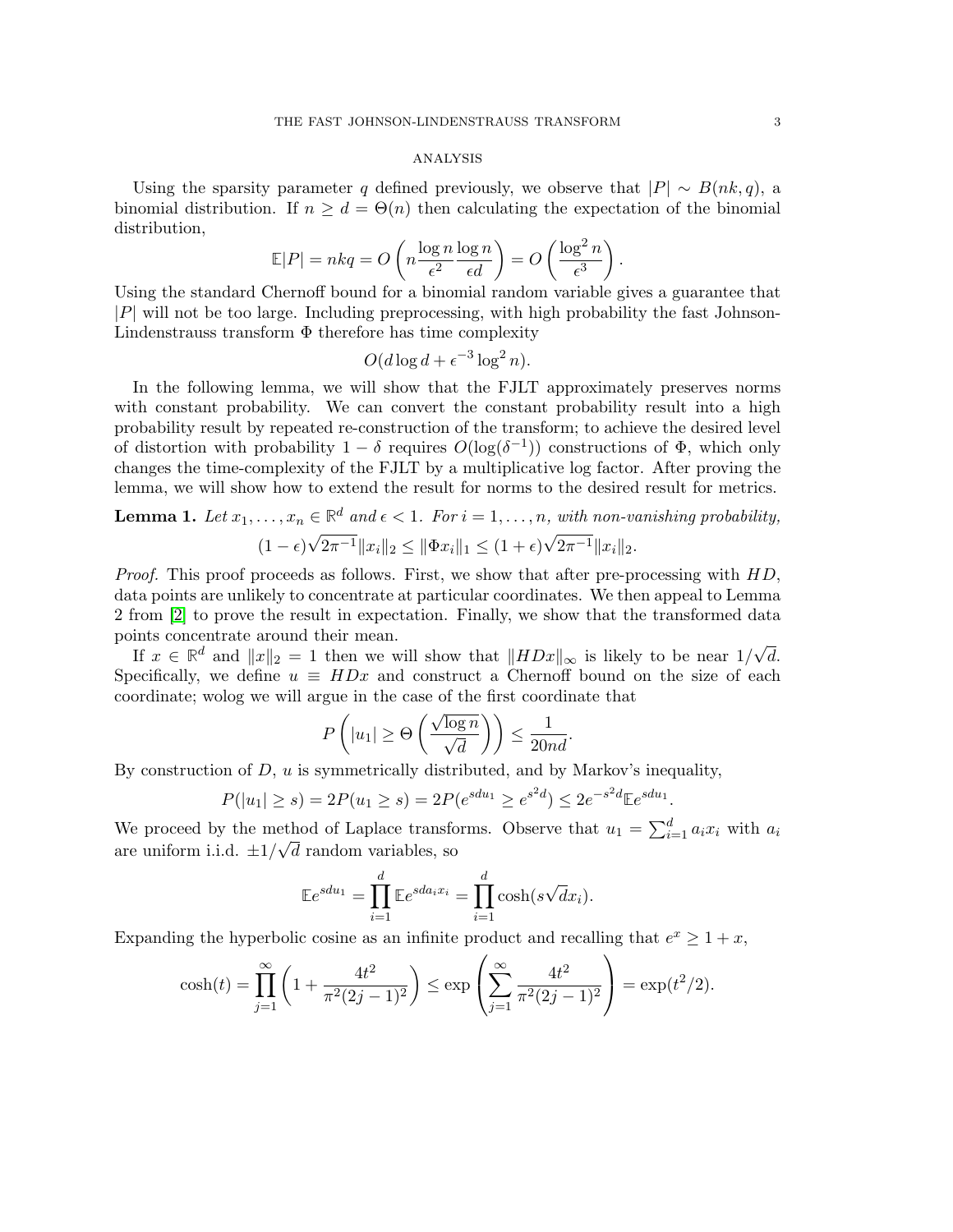This allows us to bound the moment generating function:

$$
\mathbb{E}e^{sdu_1} = \prod_{i=1}^d \cosh(s\sqrt{d}x_i) \le \prod_{i=1}^d e^{s^2 dx_i^2/2} = e^{s^2 d \|x\|_2^2/2} = e^{s^2 d/2}.
$$

Choose c so that  $n^c > 20$ ; if  $s \equiv d^{-1/2}\sqrt{2(2+c)\log n} = \Theta(d^{-1/2}\sqrt{\log n})$  then

$$
P(|u_1| \ge s) \le 2e^{-s^2d/2} = 2e^{-(2+c)\log n} = \frac{2}{n^{2+c}} \le \frac{1}{20nd}.
$$

And by the union bound,

$$
P\left(\max_{x_1,\dots,x_n} \|HDx\|_{\infty} > O(\sqrt{\log n}/\sqrt{d})\right) \le \sum_{i=1}^n \sum_{j=1}^d P\left(|(HDx_i)_j| \ge s\right) \le \frac{1}{20}.
$$

We now proceed under the assumption that  $||u||_{\infty} \leq s$ . First, observe that  $||u||_2 = ||x||_2$ because  $H$  (random reflections) and  $D$  (a Fourier transform) are isometries. Define

$$
y \equiv Pu = k\Phi x.
$$

By definition of  $\Phi$ , we can write

$$
y_1 = \sum_{j=1}^d r_{1j} b_{1j} u_j.
$$

Analysis of the other coordinates of y is identical, so we will restrict our analysis to  $y_1$ and write  $r_j$  and  $b_j$  (omitting the constant first index). Recall that  $r_j \sim \mathcal{N}(0, q^{-1})$  and  $\sum_{j=1}^d r_j \alpha_j \sim \mathcal{N}\left(0, q^{-1} \sum_{j=1}^d \alpha_j^2\right)$ . Therefore the distribution of  $y_1$  is

$$
\sum_{j=1}^{d} r_j(b_j u_j) \sim \mathcal{N}\left(0, q^{-1} \sum_{j=1}^{d} b_j^2 u_j^2\right) = \mathcal{N}\left(0, q^{-1} \sum_{j=1}^{d} b_j u_j^2\right).
$$

Define  $Z \equiv \sum_{j=1}^d b_j u_j^2$  and recall the expectation of the half-normal distribution to see that

(2) 
$$
\mathbb{E}|y_1| = \mathbb{E}\left[\mathbb{E}\left[|y_1||Z\right]\right] = \mathbb{E}\left[\sqrt{\frac{2q^{-1}Z}{\pi}}\right] = \sqrt{\frac{2}{q\pi}}\mathbb{E}\sqrt{Z}.
$$

We now quote a result from [\[2\]](#page-4-1):

**Lemma 2.** (Ailon and Chazelle) For any  $t > 1$ ,  $\mathbb{E}Z^t = O(qt)^t$  and

$$
(1-\epsilon)\sqrt{q} \leq \mathbb{E}\sqrt{Z} \leq \sqrt{q}.
$$

It follows that from the second observation of Lemma 2 that

$$
(1 - \epsilon)\sqrt{2\pi^{-1}} \le \mathbb{E}|y_1| \le \sqrt{2\pi^{-1}}.
$$

By symmetry  $\mathbb{E}||y||_1 = k\mathbb{E}|y_1|$ , which gives us our result in expectation; we now need to show that  $||y||_1$  concentrates around its mean.